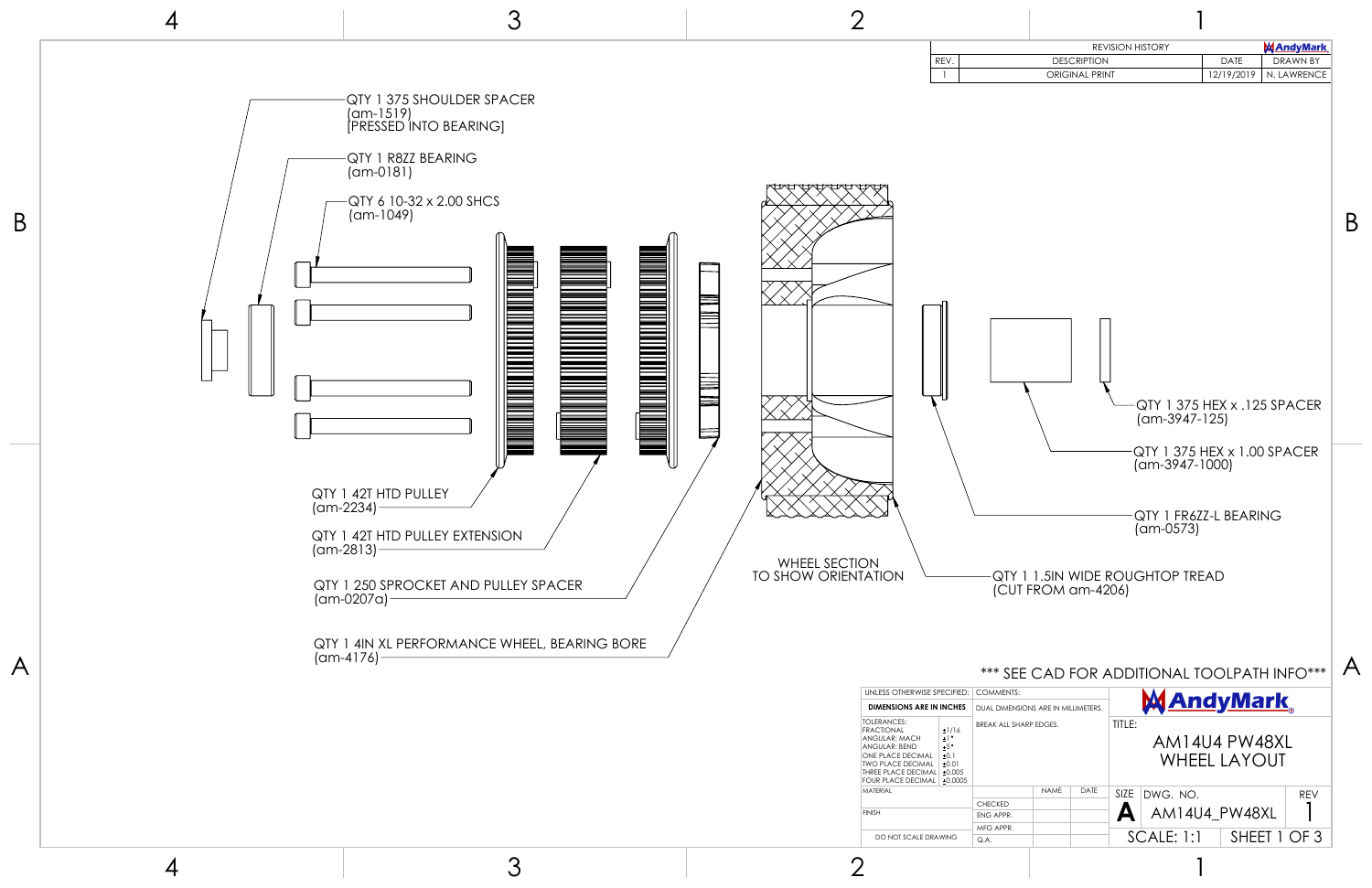| <b>MAndyMark</b><br><b>REVISION HISTORY</b><br><b>DATE</b><br><b>DRAWN BY</b><br>REV.<br><b>DESCRIPTION</b><br><b>ORIGINAL PRINT</b><br>12/19/2019<br>N. LAWRENCE<br>1<br>QTY 1 500 HEX x 0.125 MOLDED SPACER<br>$(am-3948-125)$<br>QTY 6 10-32 NYLOCK JAM NUT<br>(am-1063)<br>QTY 1 42T PULLEY EXTENSION<br>$(am-2813)$<br>*** SEE CAD FOR ADDITIONAL TOOLPATH INFO***<br><b>COMMENTS:</b><br>PECIFIED:<br><u> MAndyMark </u><br><b>I INCHES</b><br>DUAL DIMENSIONS ARE IN MILLIMETERS.<br>TITLE:<br>BREAK ALL SHARP EDGES.<br>±1/16<br>$\pm 1$ °<br>AM14U4 PW48XL<br>±5°<br>±0.1<br><b>CENTRE PULLEY LAYOUT</b><br>±0.01<br>±0.005<br>±0.0005<br><b>NAME</b><br>DATE<br>DWG. NO.<br>SIZE  <br><b>REV</b><br><b>CHECKED</b><br>$\blacktriangle$ AM14U4_PW48XL<br>ENG APPR.<br>MFG APPR.<br>$SCALE: 1:1$ SHEET 2 OF 3<br>AWING<br>Q.A. |  |  |  |  |  |  |          |
|----------------------------------------------------------------------------------------------------------------------------------------------------------------------------------------------------------------------------------------------------------------------------------------------------------------------------------------------------------------------------------------------------------------------------------------------------------------------------------------------------------------------------------------------------------------------------------------------------------------------------------------------------------------------------------------------------------------------------------------------------------------------------------------------------------------------------------------|--|--|--|--|--|--|----------|
|                                                                                                                                                                                                                                                                                                                                                                                                                                                                                                                                                                                                                                                                                                                                                                                                                                        |  |  |  |  |  |  |          |
|                                                                                                                                                                                                                                                                                                                                                                                                                                                                                                                                                                                                                                                                                                                                                                                                                                        |  |  |  |  |  |  |          |
|                                                                                                                                                                                                                                                                                                                                                                                                                                                                                                                                                                                                                                                                                                                                                                                                                                        |  |  |  |  |  |  | Β        |
|                                                                                                                                                                                                                                                                                                                                                                                                                                                                                                                                                                                                                                                                                                                                                                                                                                        |  |  |  |  |  |  |          |
|                                                                                                                                                                                                                                                                                                                                                                                                                                                                                                                                                                                                                                                                                                                                                                                                                                        |  |  |  |  |  |  | $\Delta$ |
|                                                                                                                                                                                                                                                                                                                                                                                                                                                                                                                                                                                                                                                                                                                                                                                                                                        |  |  |  |  |  |  |          |
|                                                                                                                                                                                                                                                                                                                                                                                                                                                                                                                                                                                                                                                                                                                                                                                                                                        |  |  |  |  |  |  |          |
|                                                                                                                                                                                                                                                                                                                                                                                                                                                                                                                                                                                                                                                                                                                                                                                                                                        |  |  |  |  |  |  |          |



1

1